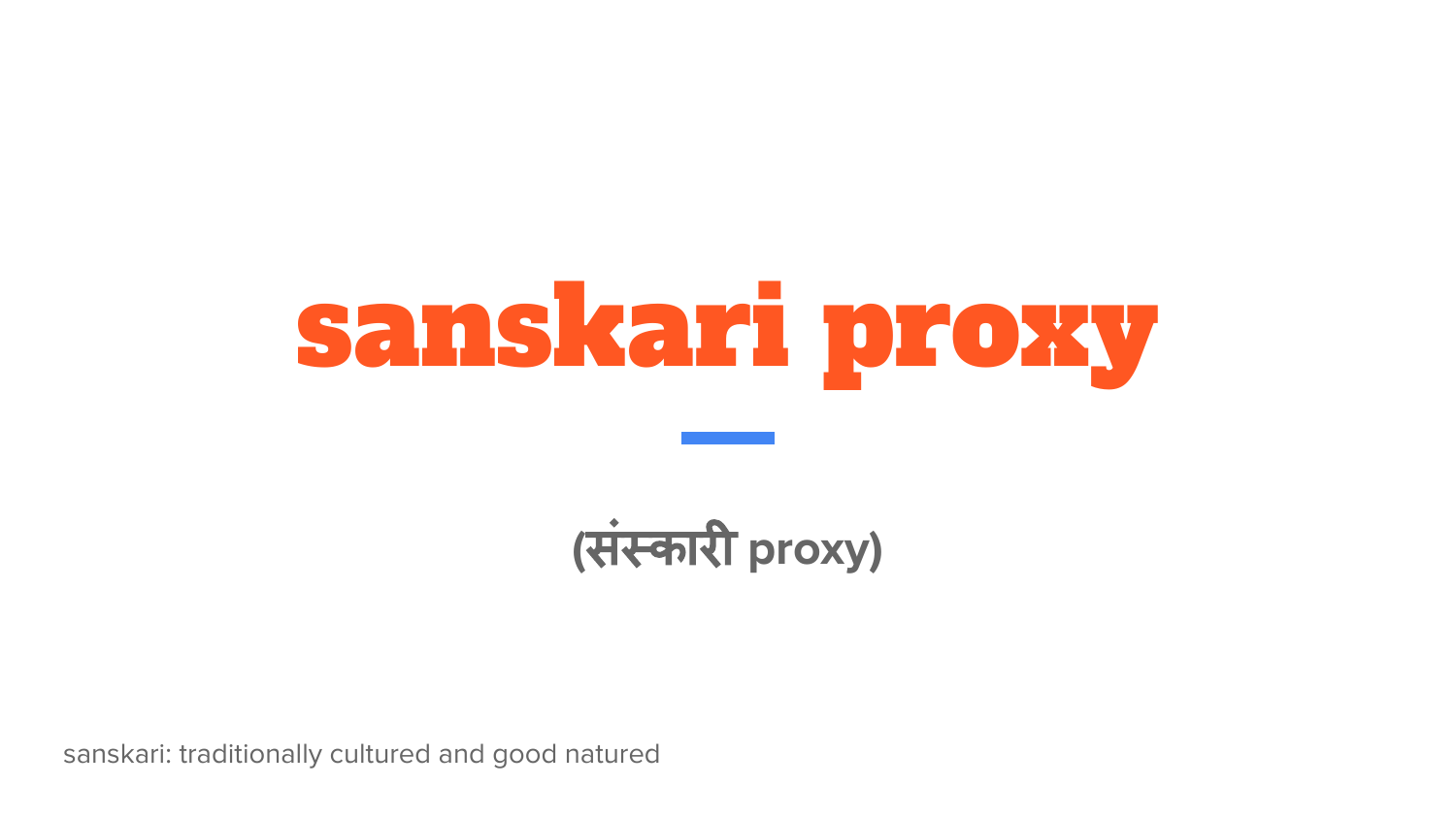### whoami

Nemo (Abhay Rana)

- [captnemo.in](https://captnemo.in)
- Twitter: @captn3m0
- Email: me@captnemo.in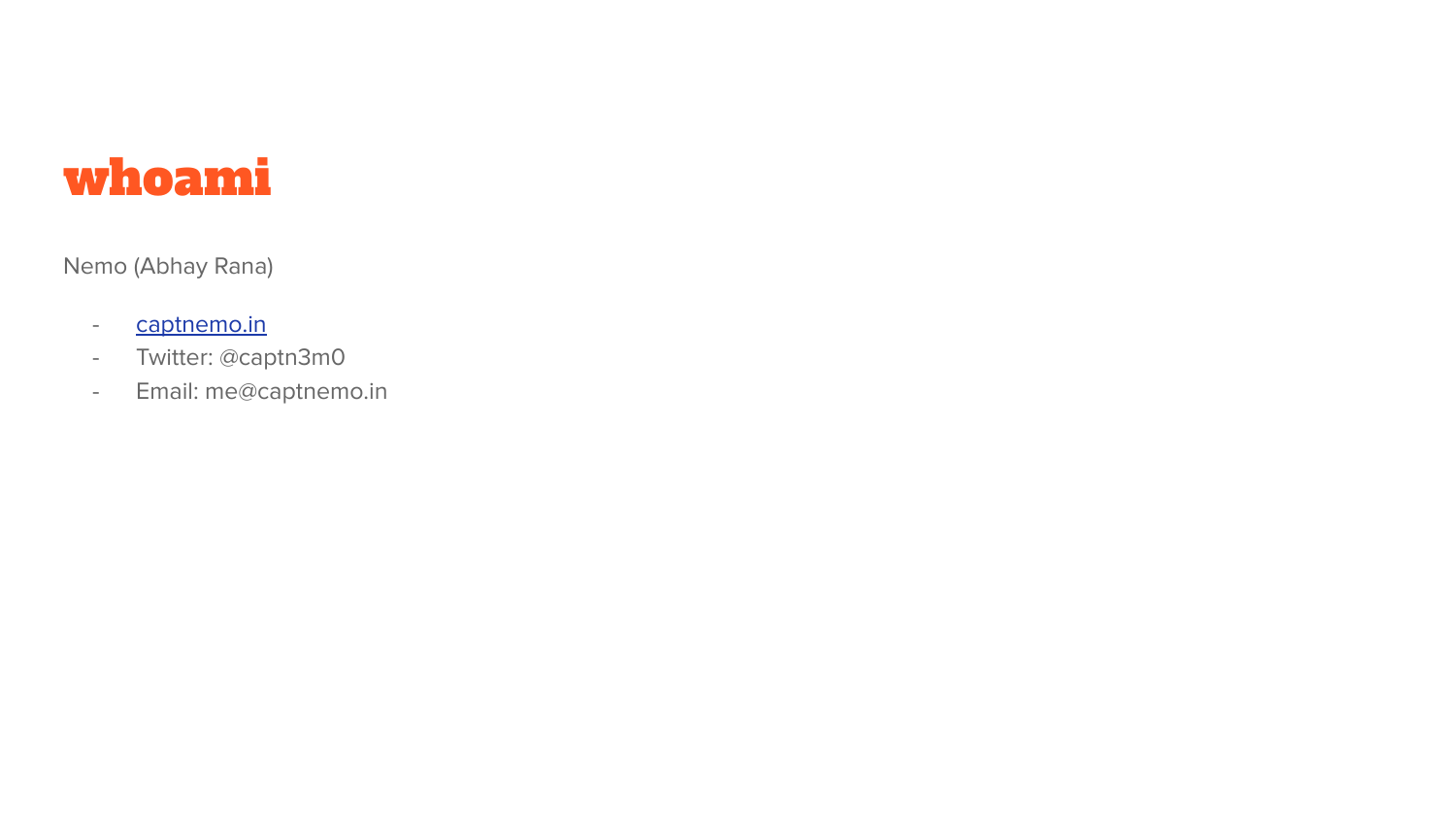

Many Indian government websites are geo-blocked to be inaccessible outside India.

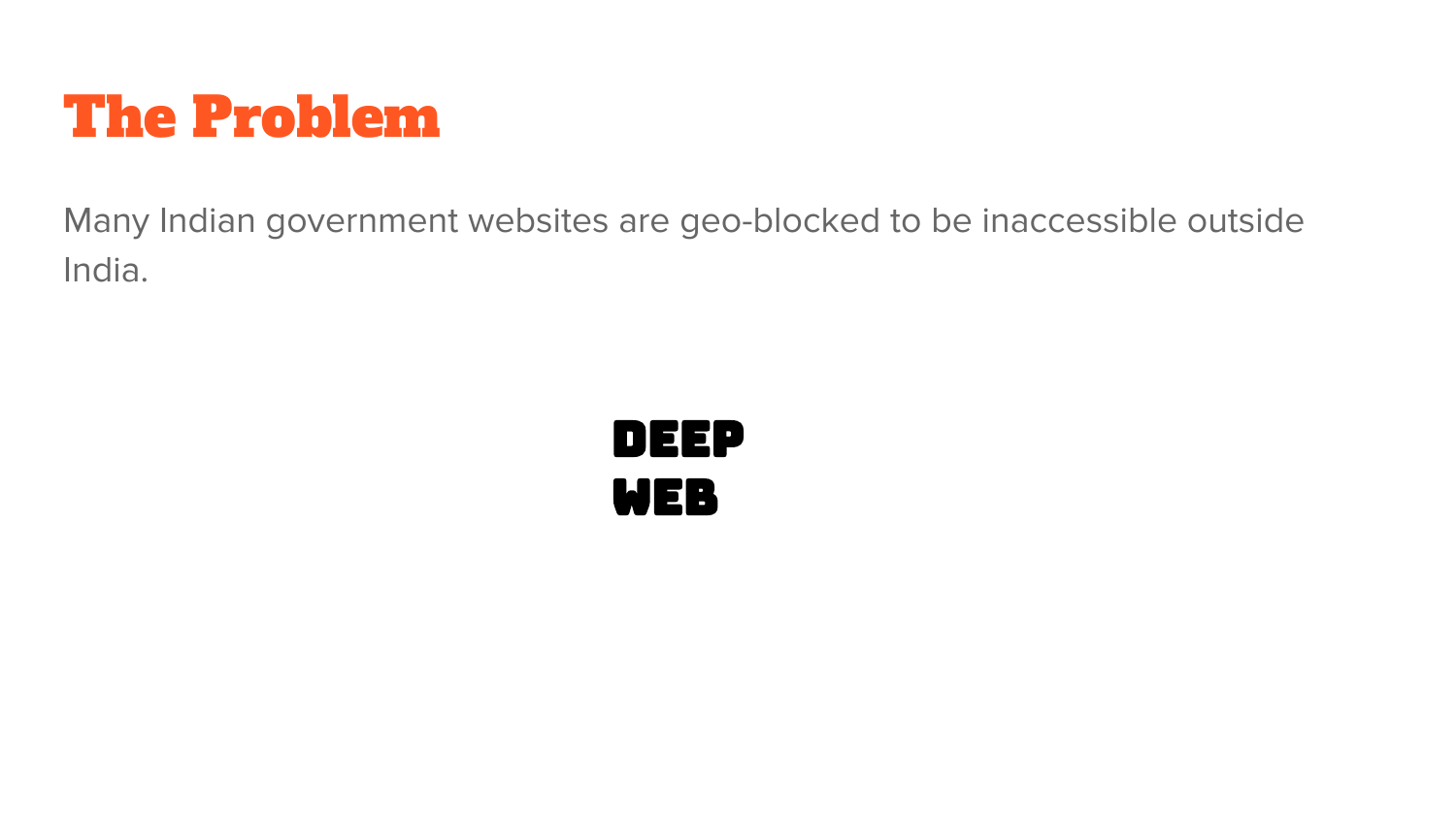

Many Indian government websites are geo-blocked to be inaccessible outside India.



**Impacts**: Researchers, Critics, Citizens, Expats, Archivists, Travellers, Search Engines, Crawlers, and more.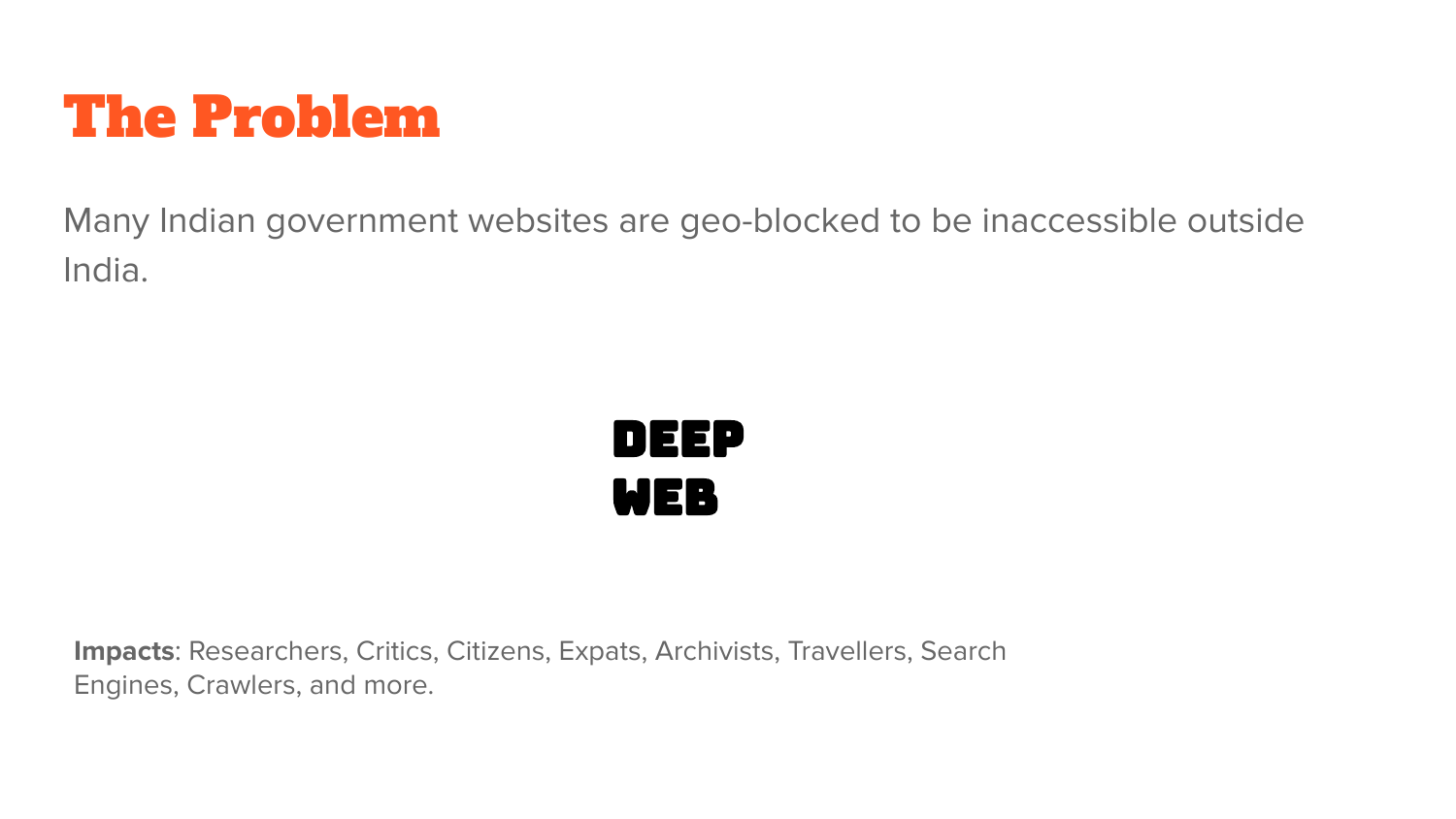

Many Indian government websites are geo-blocked to be inaccessible outside India.



**Impacts**: Researchers, Critics, Citizens, Expats, Archivists, Travellers, Search Engines, Crawlers, and more.

**Q**: Is this censorship?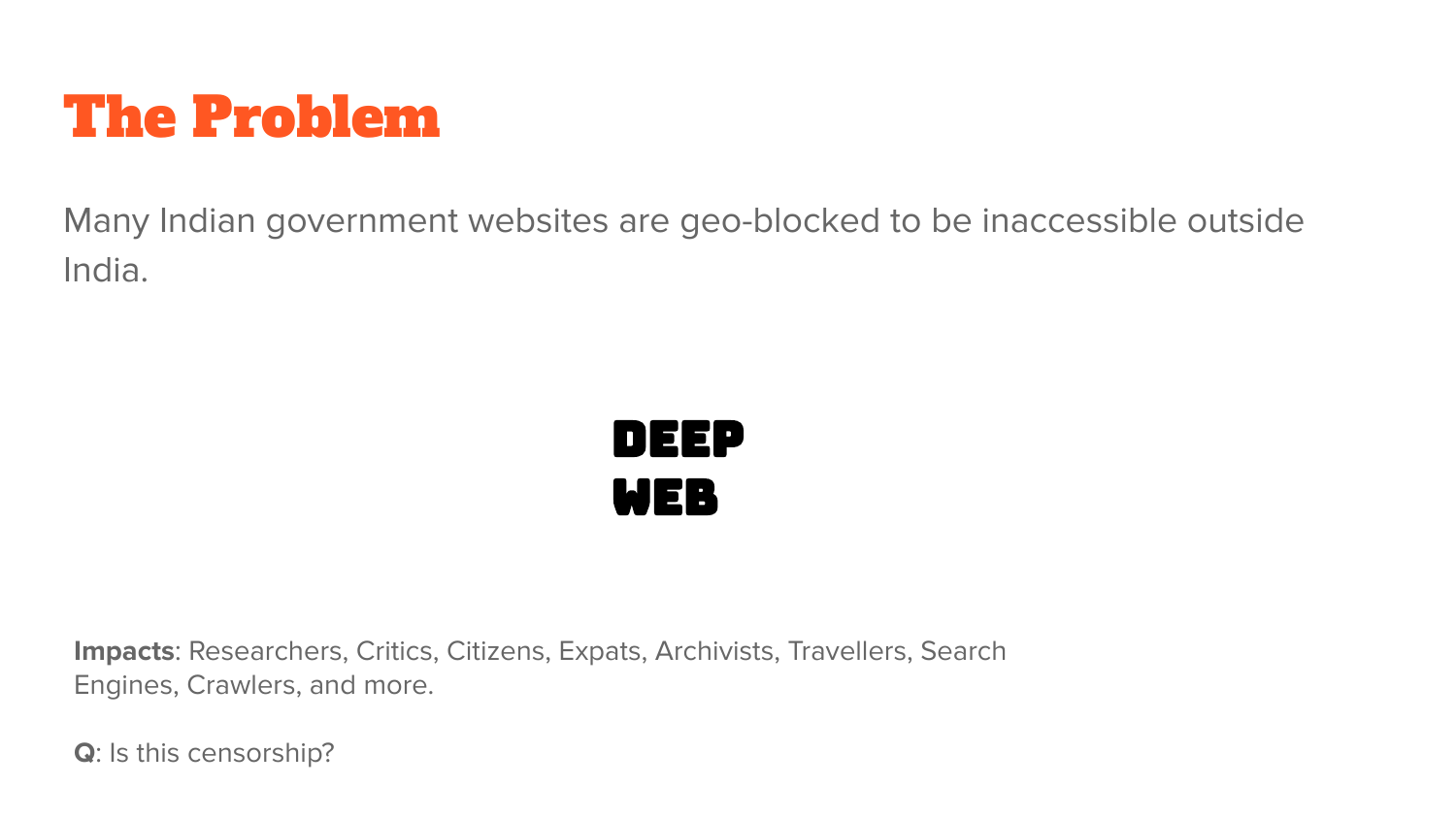

Run a custom proxy for government websites that gets indexed and crawled by search engines, archivists, and is accessible to researchers and users outside India.

- 1. Make selfregistration.cowin.gov.in accessible at selfregistration.cowin.gov.in.sanskariproxy.in
- 2. (Optionally) Overwrite the robots.txt file to ensure everything gets archived/cached.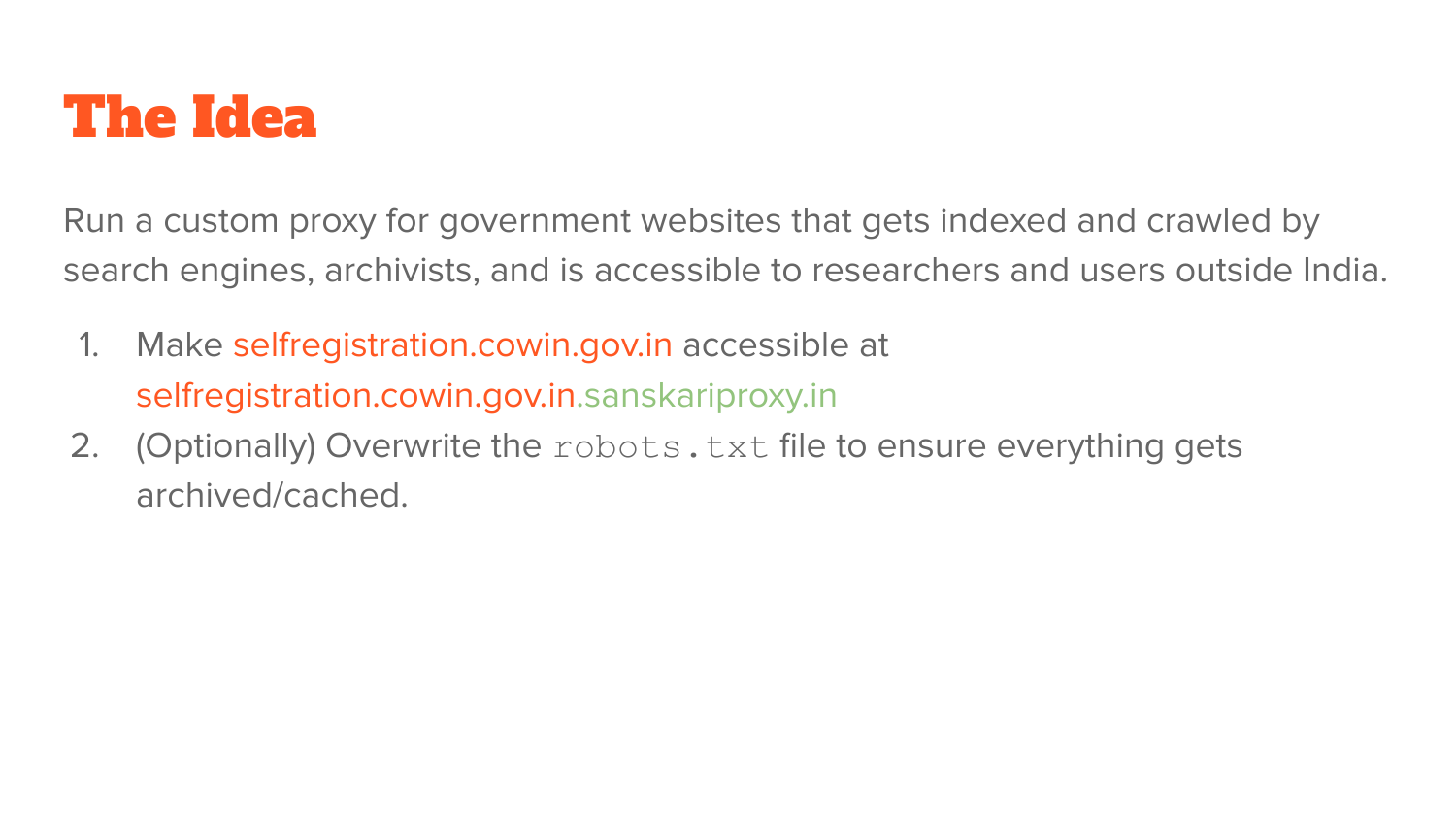## The (Legal) Challenge

Running an open proxy makes me legally liable for all requests under the IT Act (Intermediary Rules).

Ref:

- <https://www.medianama.com/2021/02/223-summary-internet-intermediary-liability-2021/>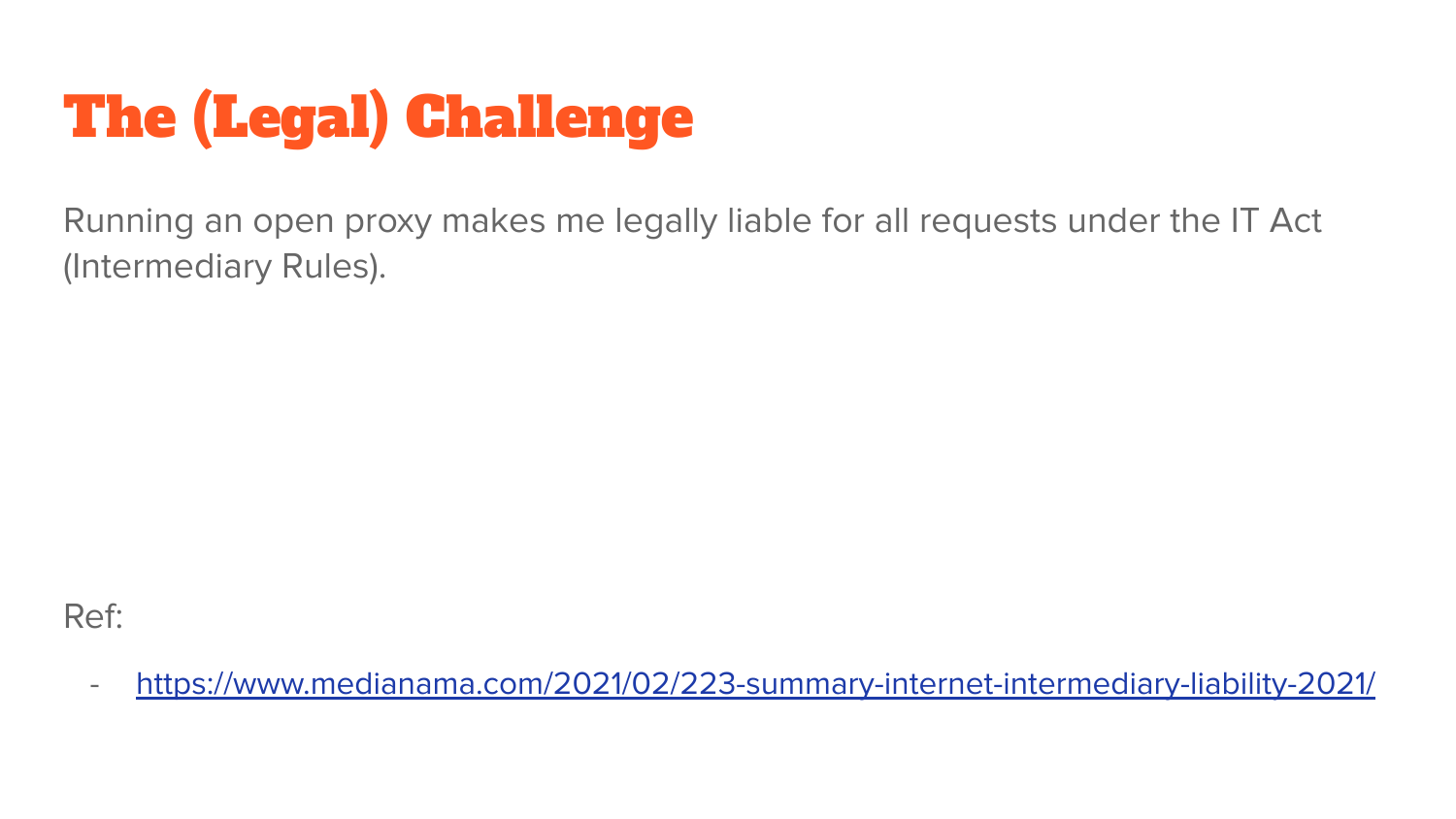## The (Technical) Challenge

I made a list of all Government of India websites (~12k Domains), from multiple sources:

- Censys API
- Certificate Transparency Logs (crt.sh)
- GOIDirectory.nic.in

#### List: **[git.io/JrjcV](https://git.io/JrjcV)**

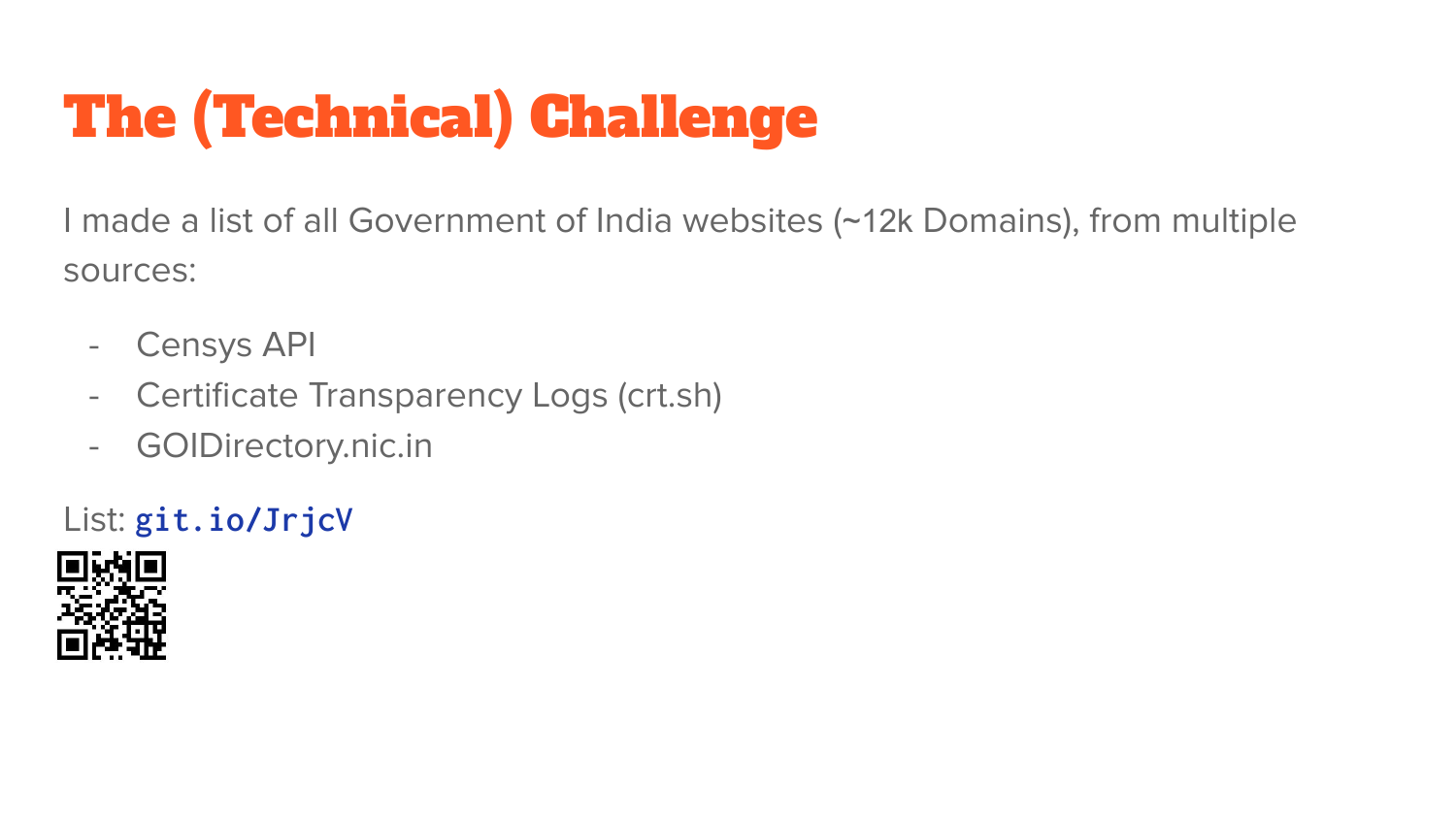## The Compromise

Run a simple authenticated proxy only accessible to trusted researchers and users.

Pro:

- Limited legal liability.
- Trusted users only
- Better than shady VPNs

Cons:

- Still not accessible to search engines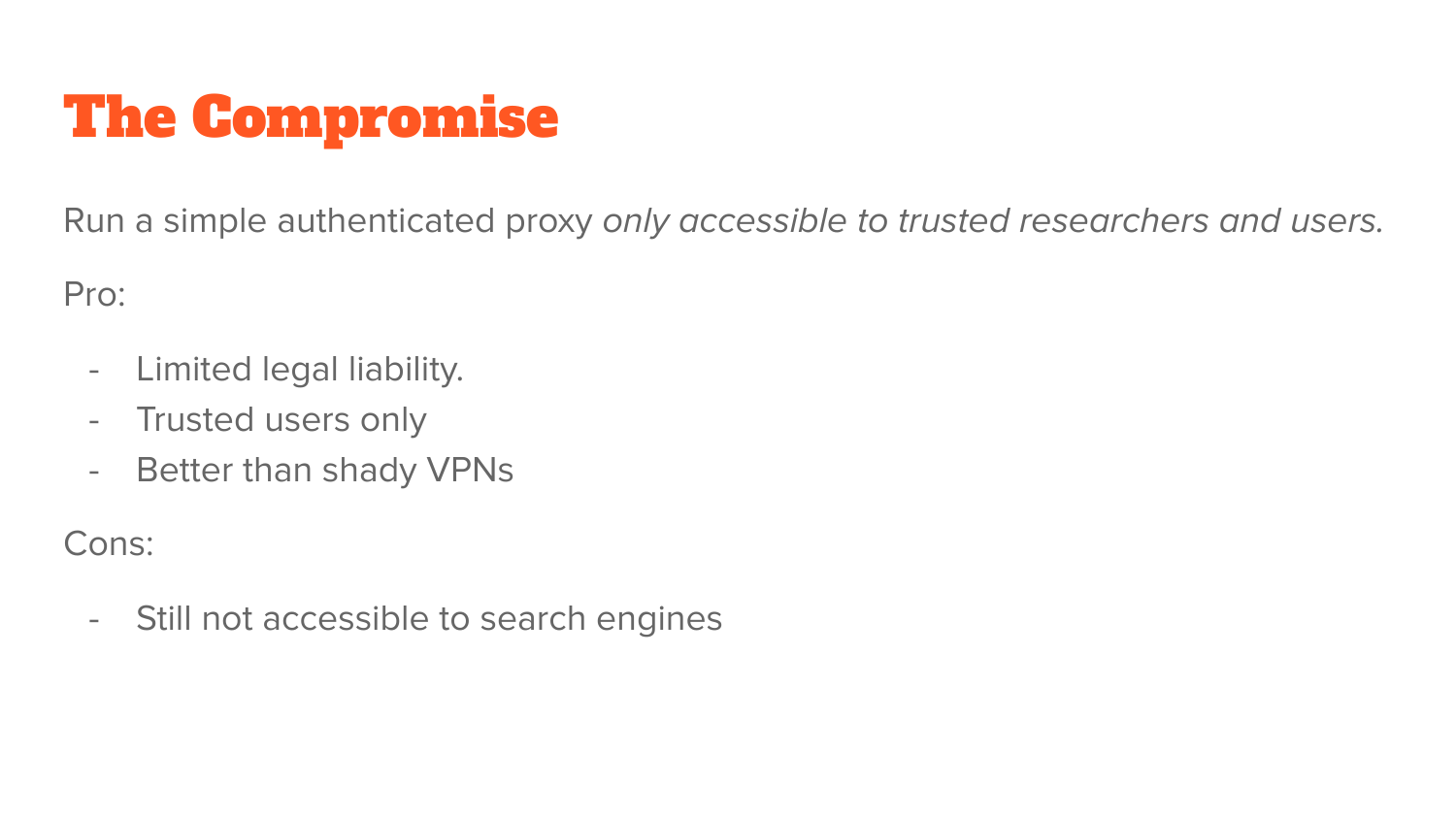## Launch



Are you a security researcher outside India? Do you hate getting geoblocked to Indian government websites?

 $...$ 

Well, I made a proxy for security researchers outside India to access Indian government websites without resorting to shady VPNs.



3:56 PM · Sep 5, 2020 · Twitter Web App

[twitter.com/captn3m0/status/1302191390508552192](https://twitter.com/captn3m0/status/1302191390508552192)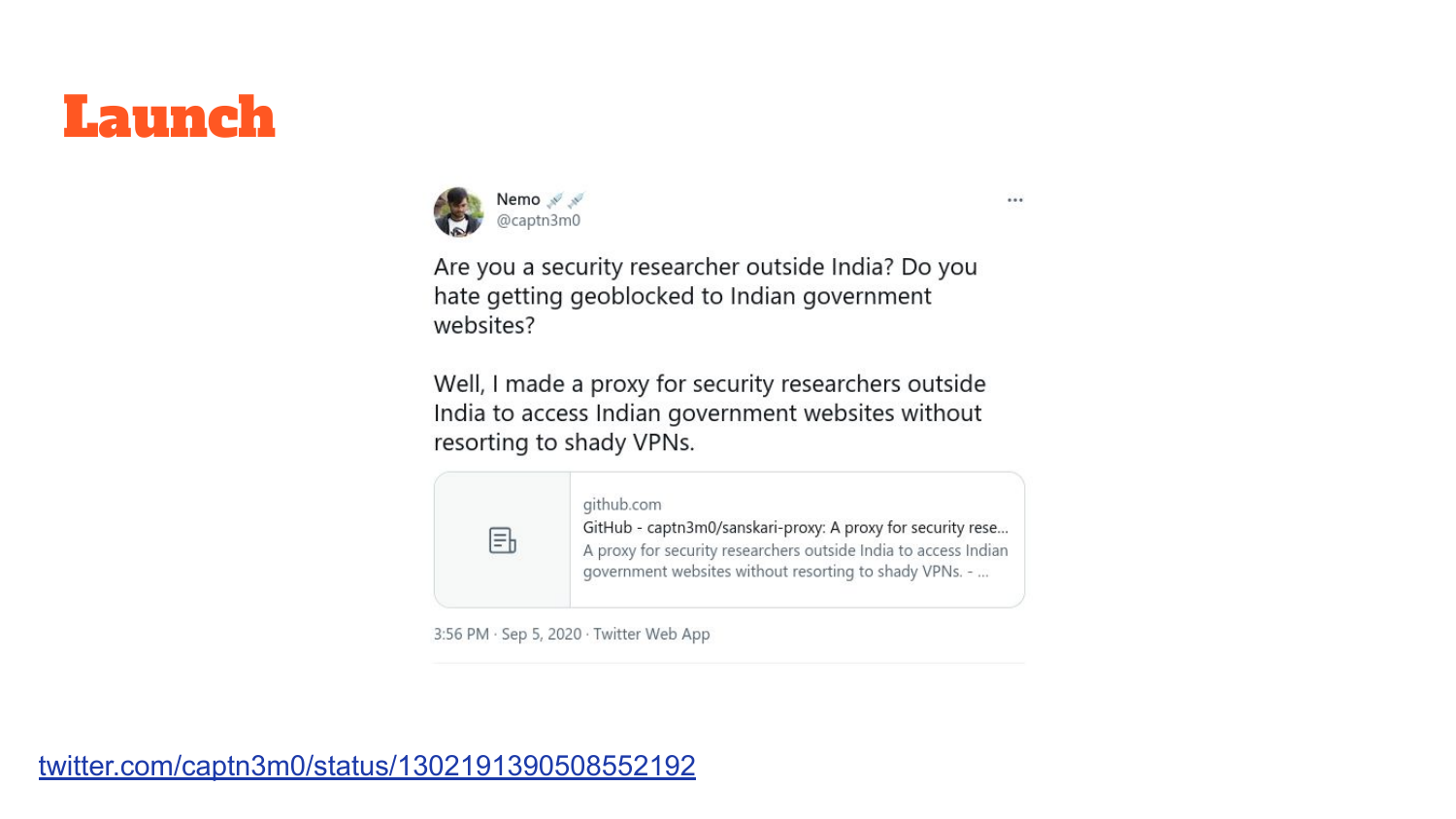## The Side-Effects